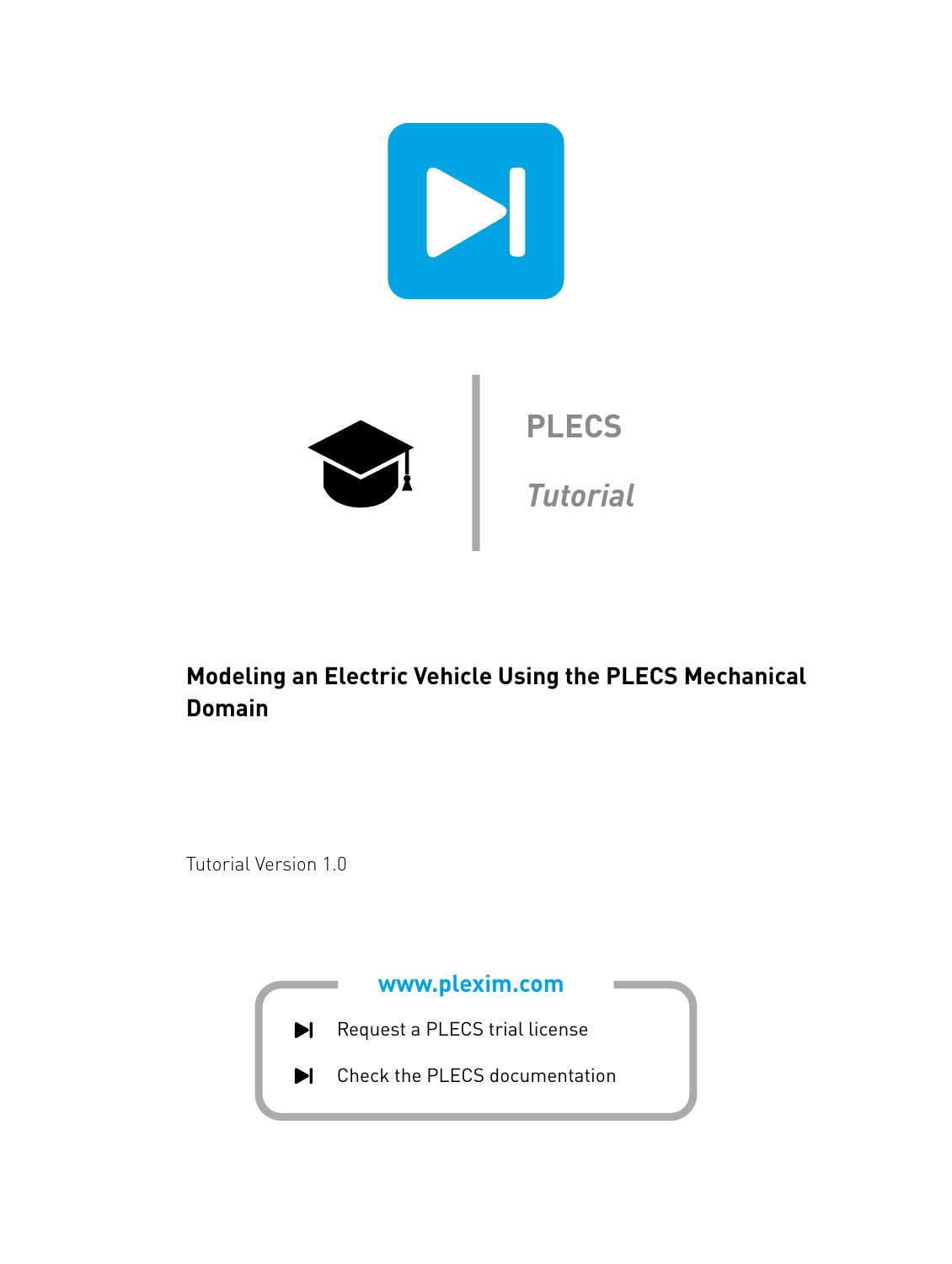# **1 Introduction**

In this exercise you will learn how to use the mechanical modeling features of PLECS to create a combined electro-mechanical system representing an electric vehicle propelled by an electric motor. The specific learning goals for this exercise are listed as follows:

- Familiarize yourself with the Rotational and Translational libraries of the PLECS Mechanical Domain. Each of these libraries consists of Sources and Components subcategories used to model rotational and translational mechanical dynamics. Additionally, each library has a Sensors category to measure mechanical variables of interest such as speed, position, and force/torque.
- Learn which components are needed for modeling the motor and the electric driveline of the vehicle. Develop a mechanical model for the motor and rotating driveline.
- Develop a translational vehicle model to observe the effects of a lumped vehicular system experiencing a road load force and tire frictional force.

# **2 Motor and Drivetrain Shaft Modeling**

<span id="page-1-0"></span>

#### **Figure 1: Motor and drivetrain**

The motor, used to propel the electric vehicle, can be modeled in a simple way as an ideal torque source and a rotating mass using the Inertia block. The dynamics of the motor are given by:

$$
\frac{d\omega}{dt} = \frac{1}{J_{\text{motor}}} \sum \tau,
$$
\n(1)

where the torque,  $\tau$ , is positive into the body.

A driveline shaft connects the motor to a gearbox. The dynamics of the shaft are modeled using two PLECS components in parallel. A Torsion Spring block models the shaft stiffness and a Rotational Damping block models the shaft damping losses. The gearbox is used to connect a fast rotating shaft to a slower rotating shaft to reduce the motor speed to the wheel speed. The characteristics of the gearbox are given by:

$$
\omega_{\text{fast}} = g \,\omega_{\text{slow}} \qquad \text{and} \qquad \tau_{\text{fast}} = \frac{\tau_{\text{slow}}}{g}, \tag{2}
$$

where  $g$  is the gear ratio.

Care must be taken when connecting the gearbox component as the flange connected to the fastermoving shaft is marked with a dot (assuming a gear ratio of greater than 1). Additionally, a Rotational Backlash component can be used to model any gear non-ideal backlash. A model for the motor and driveline shaft is shown in Fig. [1.](#page-1-0)

The angular speed and rotor position of the driveline shaft can be measured by using a Rotational Speed Sensor block and an Angle Sensor block, respectively. Each rotational (translational) mechanical sensor block can make measurements either with respect to the rotational (translational) reference frame or between the two flanges of the sensor. When measuring quantities between the two flanges, a measurement is made at the flange marked with a dot with respect to the unmarked flange.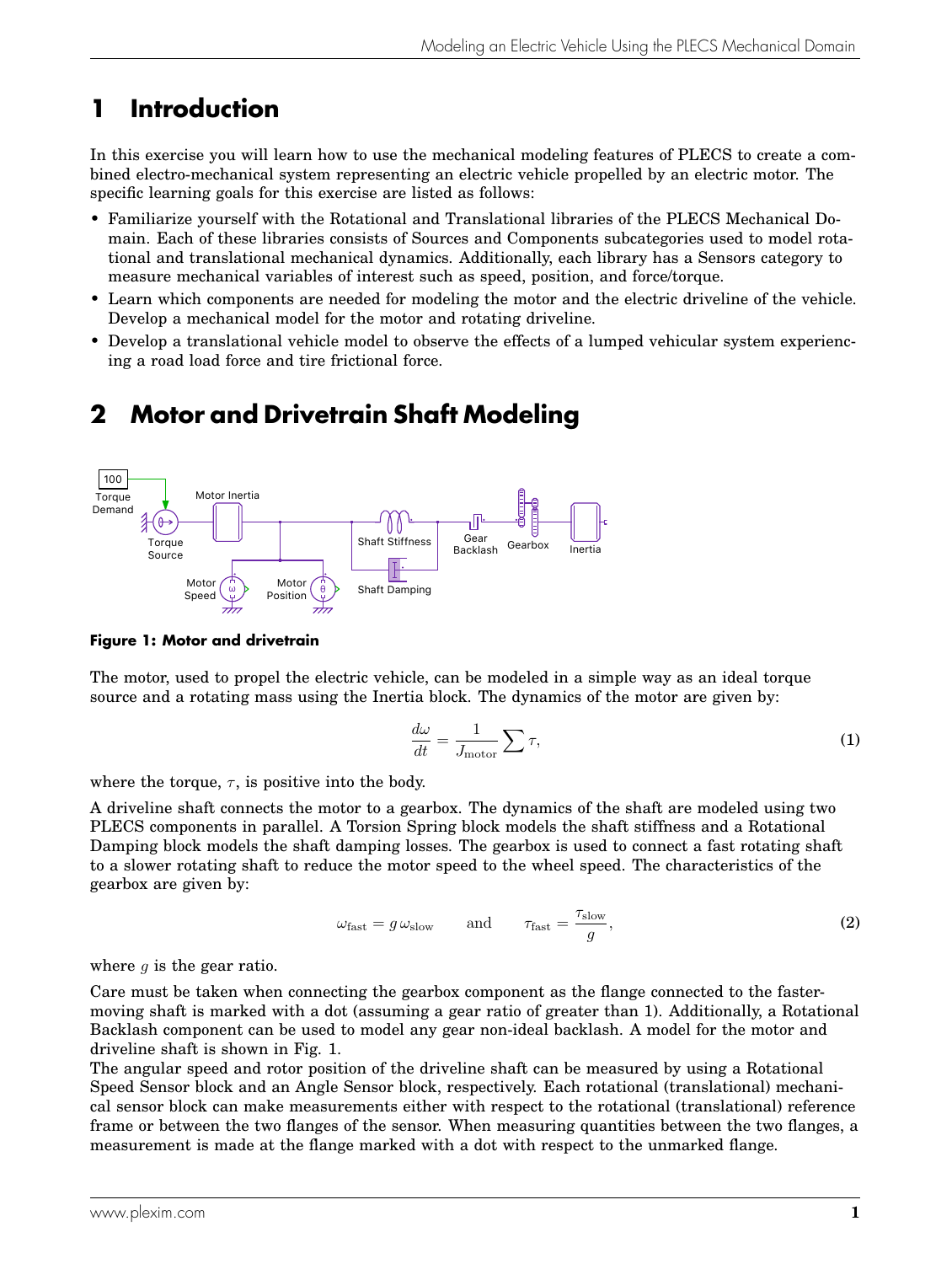# **Your Task:**

- **1** Model the motor using an Inertia block from the component library "Mechanical" in the sublibraries "Rotational" and "Components".
- **2** Add a Torque (Controlled) block and connect a Constant block to its input to produce 100 Nm of torque that is demanded by the driver. Double-click on the torque source and select Connected to reference frame from the drop-down menu to produce a torque relative to the rotor reference frame. Connect the controlled torque source to the motor.
- **3** Model the shaft stiffness and damping using the Torsion Spring and Rotational Damper blocks, respectively. Connect these components to the motor, as shown in Fig. [1.](#page-1-0)
- **4** Add the gearbox using the Gear component. Connect in the gear backlash between the shaft and the gearbox using the Rotational Backlash block.
- **5** Enter the parameters for the motor model using the values given in Table [1.](#page-3-0)
- **6** Measure the driveline quantities with respect to the rotor reference frame by double-clicking on each sensor and selecting Connected to reference frame from the drop-down menu. Connect these to the driveline shaft.
- **7** The natural frequency of the driveline,  $f_n$ , is also of interest. Assuming the moment of inertia of the vehicle to be large with respect to the motor we can be calculate the natural frequency of the driveline by solving the differential equation that arises due to the shaft stiffness and damping. The formula for the natural frequency of the driveline is given by:

$$
f_{\rm n} = \frac{1}{2\pi} \sqrt{\frac{c}{J_{\rm motor}}},\tag{3}
$$

where c is the spring constant and  $J_{\text{motor}}$  is the moment of inertia of the motor. ( $\sim 9 \text{ Hz}$ )

**8** Connect an Inertia block to the secondary side of the gearbox with a value of  $10^4 \text{ kgm}^2/\text{rad}^2$  to represent the inertia of the vehicle. This will dampen the system such that the driveline oscillation subsides after only a few cycles. Connect a Scope to the Rotational Speed Sensor block and run the simulation using the default settings to monitor the motor speed. Using the data cursors, measure the period for which one full oscillation occurs. (∼ 0.116 s) Calculate the natural frequency from this period and compare this value with the calculated frequency from the previous step.

Æ At this stage, your model should be the same as the reference model, mechanical domain 1.plecs.

# **3 Vehicle Modeling**

#### **3.1 Model the vehicle and forces**

To model an electric vehicle using PLECS, two components are needed: mass and friction. The Translational Mass block absorbs the force from the wheel axle connected to its terminals and the speed of the mass is determined by integrating the equation:

$$
\frac{dv}{dt} = \frac{1}{m} \sum F
$$
 (4)

where the force,  $F$ , is positive into the body.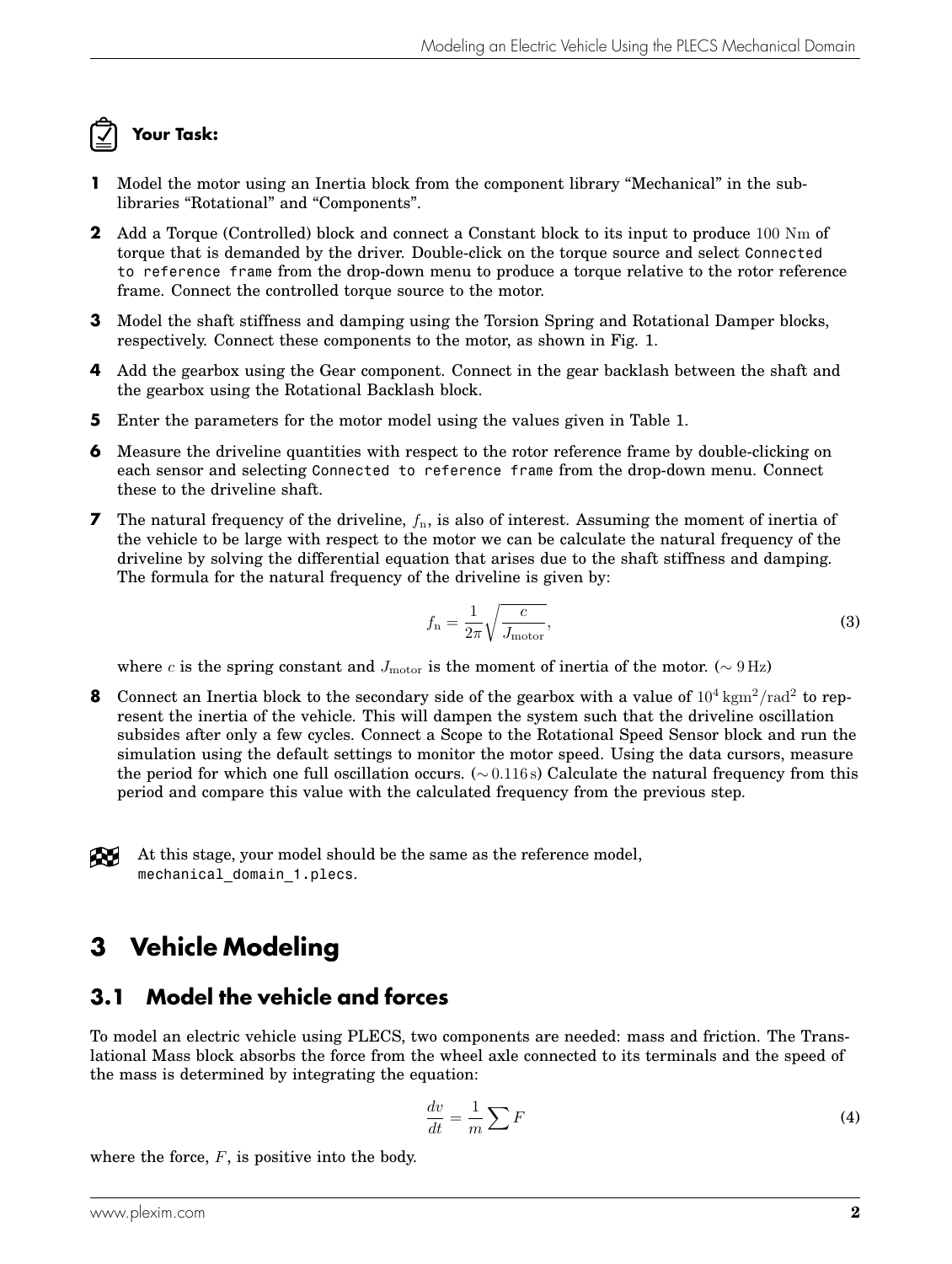| <b>Component</b>       | <b>Parameter</b>                       | Value                         |
|------------------------|----------------------------------------|-------------------------------|
| Motor Inertia          | Moment of inertia                      | $0.014\,\mathrm{kgm^2/rad^2}$ |
|                        | Initial speed                          | $0 \, \mathrm{rad/s}$         |
|                        | Initial angle                          | 0 rad                         |
| <b>Shaft Stiffness</b> | Spring constant                        | $45.45\,\mathrm{Nm/rad}$      |
|                        | Equilibrium (unstretched) displacement | 0 rad                         |
|                        | Initial deformation                    | 0 rad                         |
| <b>Shaft Damping</b>   | Damper constant                        | $0.5\,\mathrm{Nm/rad}$        |
|                        | Initial displacement                   | 0 rad                         |
| Gearbox                | Gear ratio                             | 10                            |
| Rotational Backlash    | Total backlash                         | 0 rad                         |
|                        | Initial displacement                   | 0 rad                         |

<span id="page-3-0"></span>**Table 1: Motor and driveline shaft parameters**

The Translational Friction block is used to model both the tire friction and the road load experienced by the vehicle. In the Translational Friction block the "Breakaway friction force" parameter is the maximum magnitude of the stiction force. Additionally, the Translational Friction block models the Coulomb friction force and the viscous friction force with respect to a translational reference frame. These forces are exerted on the wheel axle and therefore are connected to the wheel axle in parallel to the vehicle mass, as shown in Fig. [2.](#page-3-1)

<span id="page-3-1"></span>

**Figure 2: Simple electric vehicle model**

# **Your Task:**

- **1** Remove the Inertia block connected to the secondary side of the gearbox as well as the Scope.
- **2** Model the vehicle using a Mass block from the component library "Mechanical" sub-libraries "Translational" "Components". From the Sensors list, add a Translational Speed Sensor block. Measure the speed of the vehicle relative to a translational reference frame by double-clicking on the sensor and selecting Connected to reference frame from the drop-down menu.
- **3** Measure the vehicle translational speed using the Translational Speed Sensor block, again with respect to the translational reference frame. Convert the measured speed from meters per second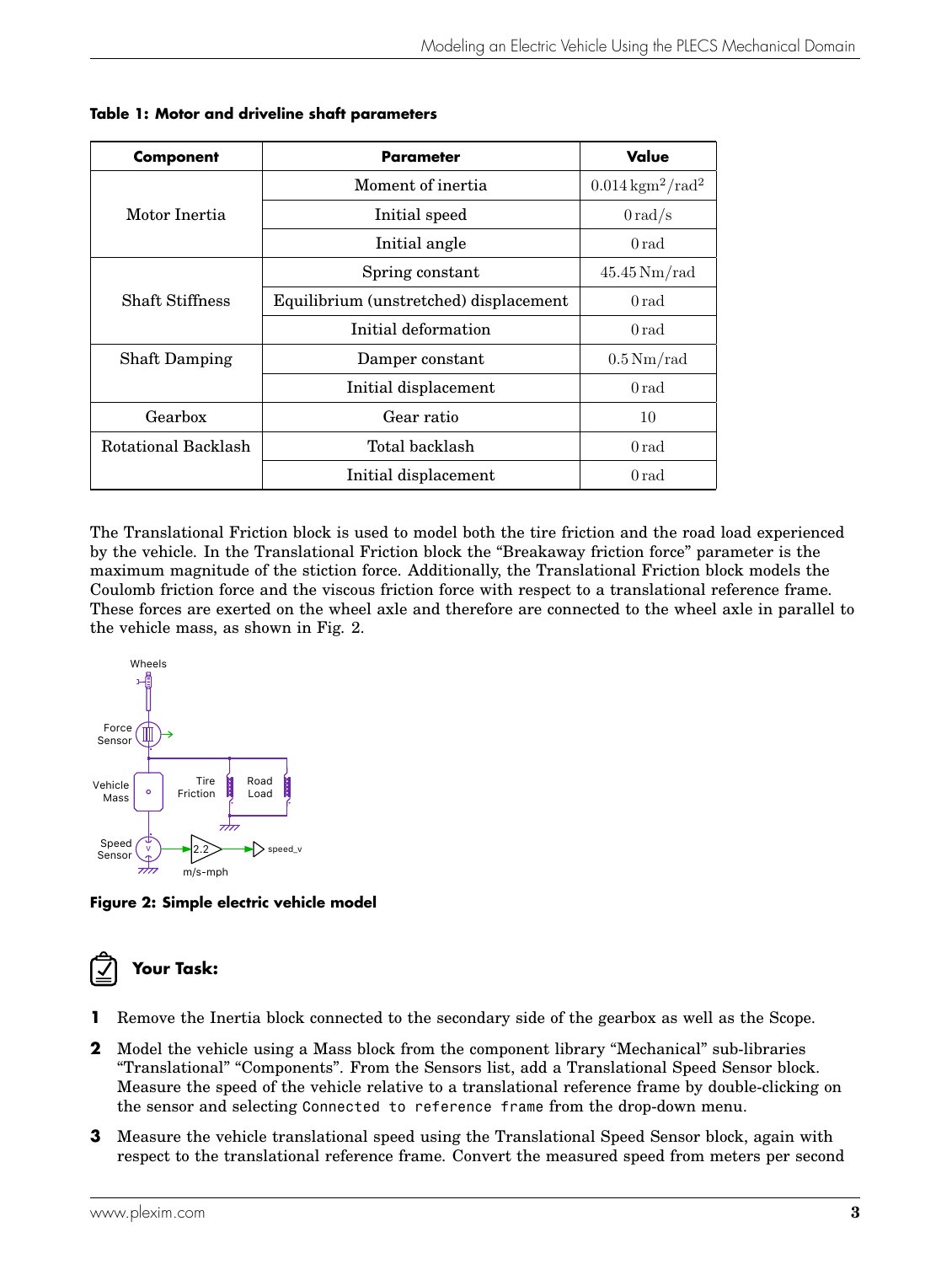(m/s) to miles per hour (mph) using a Gain block and provide a gain value of 2.2. Monitor the vehicle speed in a PLECS Scope along with angular speed and rotor position of the driveline shaft.

- **4** Model the tire friction and road load using two Translational Friction blocks from the Components list. Use the Translational Reference block to produce the tire friction and road load forces relative to a translational reference frame.
- **5** Enter the parameters for the vehicle model using the values given in Table [2.](#page-4-0) Note that the road load values used represent a vehicle driving up a steep hill.
- **6** To integrate the rotational components and translational components of a vehicular system, they should be coupled to each other through the wheels of the vehicle. The vehicle wheel is modeled using the Rack and Pinion block from the component library "Mechanical" in the sub-libraries "Translational" and "Components". Connect the rotational driveline to the translational vehicle model through a Rack and Pinion block. Set the "Pinion radius" to be 0.28 m.
- **7** From the Sensors list, add a Translational Force Sensor block to measure the force transmitted from the wheel to the translational vehicle model. Monitor the force in the same PLECS Scope as the other signals.

| <b>Component</b> | Parameter                    | Value                 |
|------------------|------------------------------|-----------------------|
| Vehicle Mass     | Mass                         | $1200\text{kg}$       |
|                  | Initial speed                | $0 \,\mathrm{m/s}$    |
|                  | Initial way                  | 0 <sub>m</sub>        |
| Tire Friction    | Breakaway friction force     | $12\,\mathrm{N}$      |
|                  | Coulomb friction force       | 12N                   |
|                  | Viscous friction coefficient | $0\,\mathrm{Ns/m}$    |
| Road Load        | Breakaway friction force     | $200\,\mathrm{N}$     |
|                  | Coulomb friction force       | 200 N                 |
|                  | Viscous friction coefficient | $2000\,\mathrm{Ns/m}$ |

#### <span id="page-4-0"></span>**Table 2: Electric vehicle parameters**

#### **3.2 Simulate the vehicular system**



#### **Your Task:**

- **1** Run the simulation for 5 s, leaving all other simulation parameters as their defaults. Plot the vehicle speed, motor speed, motor angular position, and force transmitted in a single PLECS Scope. What are the values of the final translational speed of the vehicle, angular speed of the motor, and force? (3.7 mph, 60 rad/s, and 3571 N).
- **2** Change the motor torque to 1 Nm and re-run the simulation. What are the new values of the final translational speed of the vehicle, angular speed of the motor, motor angular position, and force? (0 mph, 0 rad/s, 0.022 rad, and 35.7 N). Save the completed trace by clicking the "Hold current trace" button on the Scope and label it "Run 1".
- **3** Change the "Total backlash" of the Gearbox to 0.006 rad and re-run the simulation. What are the latest values of the final translational speed of the vehicle, angular speed of the motor, motor angular position, and force? (0 mph, 0 rad/s, 0.025 rad, and 35.7 N). Save the trace and label it "Run 2".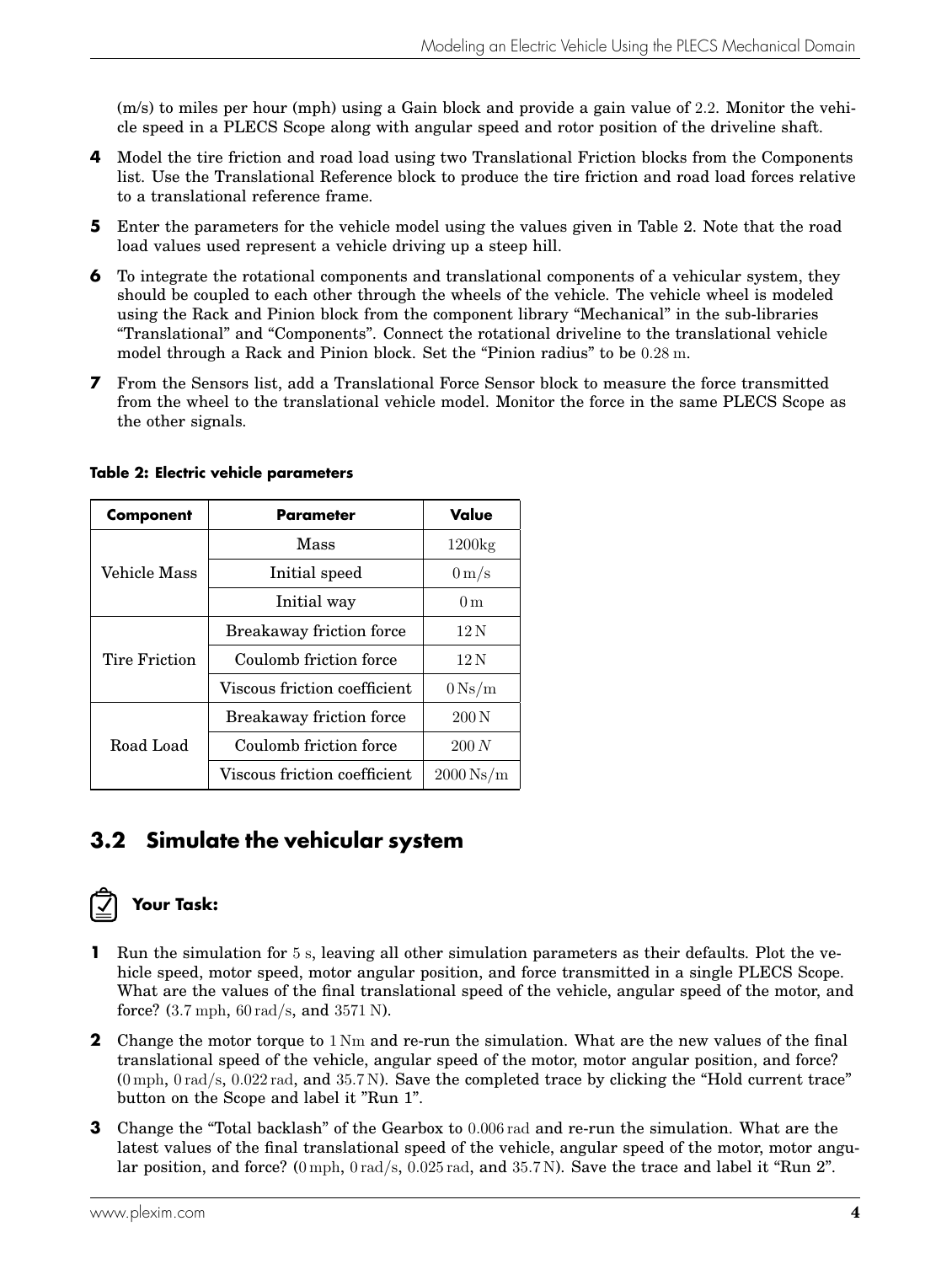**4** Compare the final motor position and initial transmitted force for Runs 1 and 2. Why is the motor position different? Why is there a delay in the force transmitted? What are the maximum motor speeds for Runs 1 and 2 (0.83  $rad/s$ , 0.96  $rad/s$ , respectively)? Why are these different?

At this stage, your model should be the same as the reference model, mechanical domain 2.plecs.

# **4 Advanced Motor System Model**

#### **4.1 Practical electric drive system**

The simple model of the motor uses an ideal torque source to produce the constant torque demand of the driver on the rotating driveshaft. In reality, the motor is an electromechanical device driven by an electrical circuit. The torque demanded by the driver is transformed into a modulation strategy for a three-phase inverter system. The Electric Drive subsystem in the file, electric\_drive.plecs, represents a typical electromechanical system. It consists of a three-phase inverter, DC voltage source, and a permanent-magnet synchronous machine (PMSM). A Field Oriented Control (FOC) algorithm has been implemented to produce the torque demanded by the driver.

# **Your Task:**

- **1** Replace the Controlled Torque Source and Inertia blocks, representing the simplified motor model, with the Electric Drive block provided in the electric drive.plecs file. Connect the driver torque demand to the "T\*" terminal. Change the torque demand back to 100 Nm.
- **2** Use a Signal Multiplexer block to combine the driveline shaft angular speed and angular position signals and feed them into the Electric Drive block's terminal marked "m".
- **3** Connect the driveline shaft to the "s" terminal of the Electric Drive block.
- **4** Multiplex the driver torque demand signal and the torque produced by the PMSM and plot the combined signal using a second scope.
- **5** Under menu **Simulation + Simulation Parameters... + Initializations**, load the mechanical domain init file into the model, which contains the parameter values for the components comprising the full electric drive. This is done by simply calling the file name in the command window as follows: mechanical domain init;.
- **6** Rerun the simulation. Observe the effects of the electrical circuit on the torque produced by the PMSM.

### **4.2 Sensor error**

In a hardware system, sensors introduce additional error to the measured currents and voltages. The measured three-phase stator currents are used to implement the switching signals for the inverter under the FOC control algorithm for the PMSM. A scaling error in the measurement of the phase currents would result in a torque ripple at twice the fundamental frequency of the phase currents. This effect can be realized in the Electric Drive subsystem by introducing an error to the measured currents through the Sensor Error block. The error results in the following measured currents:

 $i_{\text{a. measured}} = (1 + e/100) \cdot i_{\text{a. real}}$  (5)

$$
i_{\text{b, measured}} = (1 - e/100) \cdot i_{\text{b, real}} \tag{6}
$$

$$
i_{\rm c, measured} = i_{\rm c, real} \tag{7}
$$

Æ